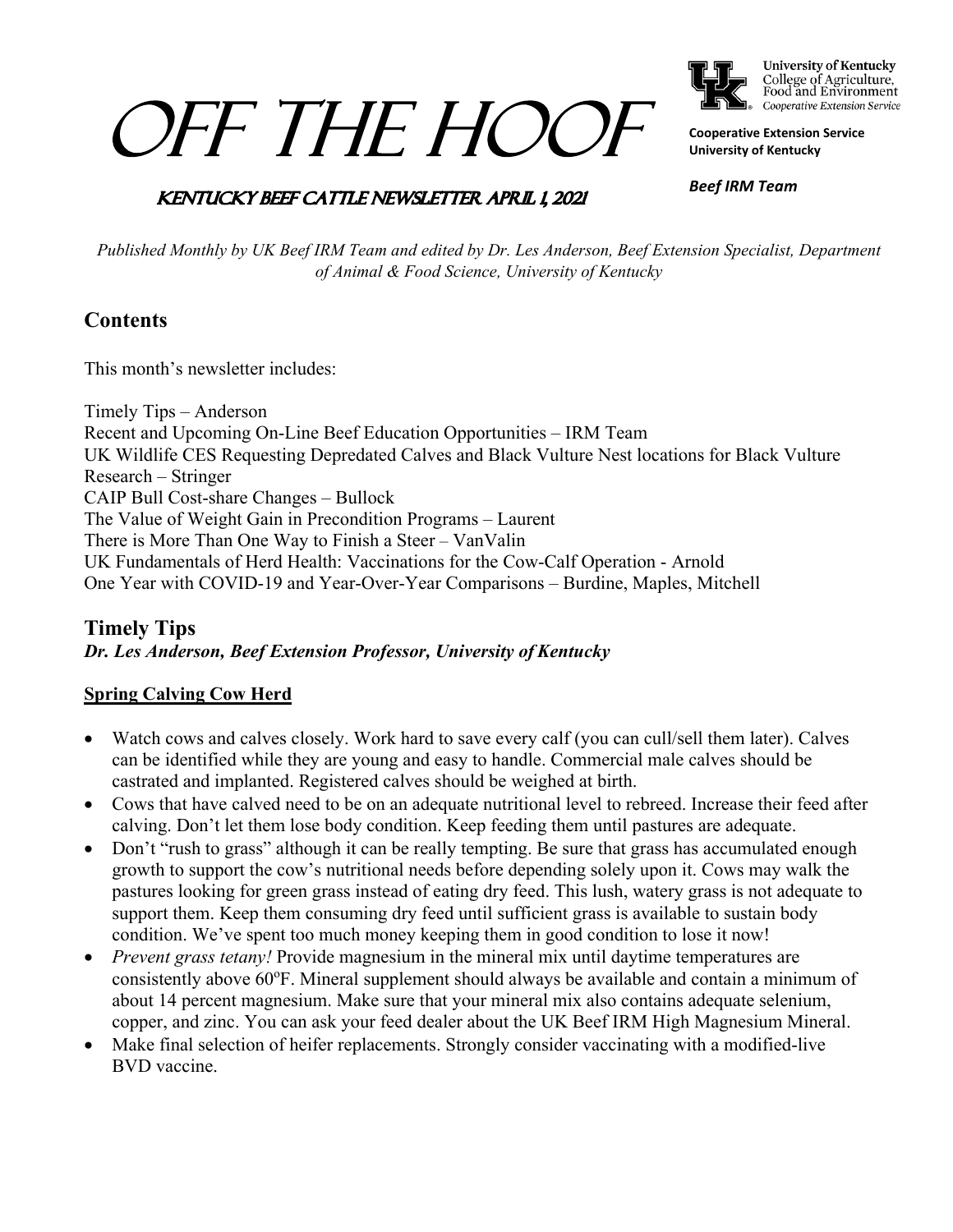- Purchase replacement bulls at least 30 days prior to the start of the breeding season. Have herd bulls evaluated for breeding soundness (10-20% of bulls are questionable or unsatisfactory breeders). Get all bulls in proper condition (BCS 6) for breeding.
- If you are going to use artificial insemination and/or estrous synchronization, make plans now and order needed supplies, semen, and schedule a technician.
- Prebreeding or "turn-out" working is usually scheduled for late April or May between the end of calving season and before the start of the breeding season (while cows are open). Consult your veterinarian about vaccines and health products your herd needs. Make arrangements now for products needed and have handling facilities in good working order. Dehorn commercial calves before going to pasture.

### **Fall Calving Cow Herd**

- Pregnancy check cows now and cull open ones at weaning especially if the open cows are older than 5 years of age.
- Re-implant feeders.
- Consult with your veterinarian about a preweaning working of the herd.
- You may let calves creep-graze wheat or rye, if it is available. Calves will benefit from extra feed until spring grass appears.
- Plan marketing strategy for feeder calves.

### **Stockers**

- Don't go to pastures too soon, give plants some growing time. Then stock at two to three times the July rate and rotate rapidly.
- "Condition" purchased calves prior to grazing. They should be processed and fed a conditioning diet prior to being placed on pasture. You can also use this time to introduce them to electric fences which are used in rotational grazing.
- Provide a good mineral supplement which contains a rumen modifier (Rumensin, Bovatec, etc.) along with adequate levels of copper and selenium.

### **General**

- Be prepared to reseed bare spots.
- Make plans to improve hay feeding areas to avoid muddy conditions. Consider geotextile fabric with gravel or concrete feeding pads.
- Prepare for the grazing season. Check fences and make necessary repairs. Check your corral, too.
- Get everything ready to make high quality hay in May! Have equipment serviced and spare parts on hand. Order baler twine now. Be prepared to harvest an adequate supply of hay when you have the opportunity. Re-supply the extra hay that you fed out of the barn. This past winter caused most producers to exhaust their hay supply, so it's time to re-stock.
- Plan now for fly control ... decide what fly control program that you will use but don't put insecticide eartags on cattle until fly population appears.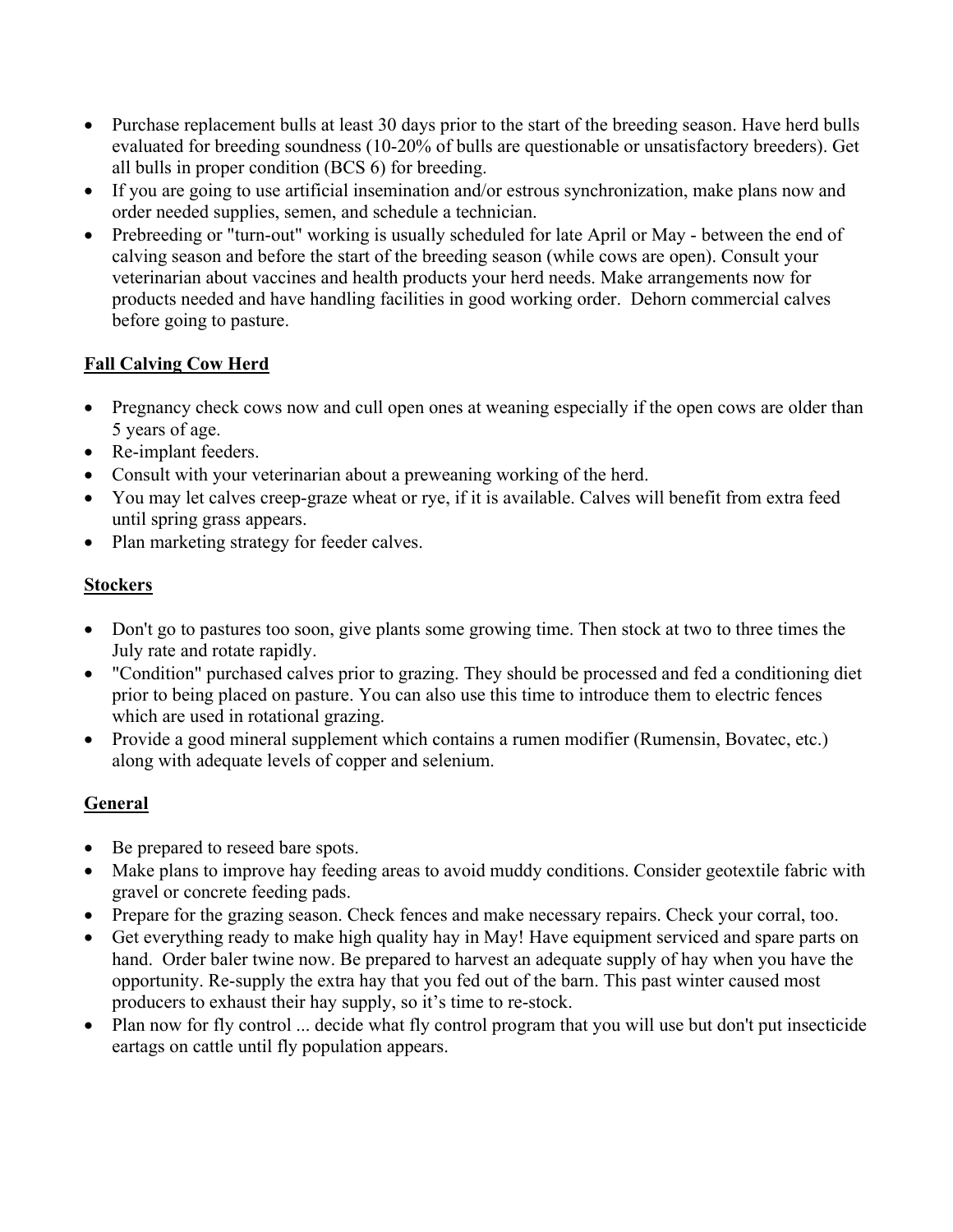### **Recent and Upcoming On-line Beef Education Opportunities** *Beef IRM Team, University of Kentucky*

| <b>Beef Minutes</b>             | Relating Milk EPD with actual milk production in beef cows - Bullock<br>and Lehmkuhler.                                                                                            |  |  |  |
|---------------------------------|------------------------------------------------------------------------------------------------------------------------------------------------------------------------------------|--|--|--|
| <b>Beef Bits Podcast</b>        | Episode 11. Beef IRM Team Covid-19 Anniversary Chat - Lehmkuhler,<br>Anderson, Bullock, Laurent, and VanValin                                                                      |  |  |  |
|                                 | Episode 12. Dirt to Dollars $-$ Dr. Lehmkuhler with guests Whitney<br>Carmen, Daniel Carpenter, and Matt Adams from the podcast Dirt to<br><b>Dollars</b>                          |  |  |  |
| Reaching Out While<br>Locked In | <b>March 16.</b> Forage Management – Dr. Teutsch<br>April 6. Playing the Long Game with Reproductive Management- Justin<br>Rhinehart, Associate Professor, University of Tennessee |  |  |  |

The UK Beef IRM team is pleased to announce that the *updated and current* version of ID-108: *The Kentucky Beef Book***,** can now be viewed electronically at the link provided below. It is our intent that providing an electronic version of this publication will allow for easy access to a wealth of knowledge relating to cattle production in Kentucky. To view or download this publication (ID-108: *The Kentucky Beef Book)* visit [http://www2.ca.uky.edu/agc/pubs/ID/ID108/ID108.pdf.](https://nam04.safelinks.protection.outlook.com/?url=http%3A%2F%2Fwww2.ca.uky.edu%2Fagc%2Fpubs%2FID%2FID108%2FID108.pdf&data=04%7C01%7Cbenjamin.crites%40uky.edu%7Cc5522d1141dd45ba45ad08d8ee22b3ce%7C2b30530b69b64457b818481cb53d42ae%7C0%7C0%7C637521180093252784%7CUnknown%7CTWFpbGZsb3d8eyJWIjoiMC4wLjAwMDAiLCJQIjoiV2luMzIiLCJBTiI6Ik1haWwiLCJXVCI6Mn0%3D%7C1000&sdata=kxNCFOmAhuUUBrGmx%2Bm2T3DUSTxaS5%2F2POlghkrPW4s%3D&reserved=0) Additionally, a full listing of all Beef Extension Publications can be viewed at the following link: [http://afs.ca.uky.edu/beef/publications.](http://afs.ca.uky.edu/beef/publications)

To access this and other excellent beef educational content, visit our Facebook Page (facebook.com/KyBeefIRM) and/or on the Department of Animal & Food Science YouTube page [\(https://www.youtube.com/channel/UCu4t18Zo2E\\_4\\_DBBELPjPMg\)](https://www.youtube.com/channel/UCu4t18Zo2E_4_DBBELPjPMg). Subscribe to the AFS YouTube page and click the notifications bell to receive a notification whenever we publish new beef education content. Beef Bits can also be accessed on the podcast website [\(https://www.podbean.com/media/share/pb-meqic](https://www.podbean.com/media/share/pb-meqic-e6f8f1?utm_campaign=u_share_ep&utm_medium=dlink&utm_source=u_share)[e6f8f1?utm\\_campaign=u\\_share\\_ep&utm\\_medium=dlink&utm\\_source=u\\_share\)](https://www.podbean.com/media/share/pb-meqic-e6f8f1?utm_campaign=u_share_ep&utm_medium=dlink&utm_source=u_share).

### **University of Kentucky Wildlife CES Requesting Depredated Calves and Black Vulture Nest locations for Black Vulture Research** *Dr. Matthew Springer, Assistant Extension Professor of Wildlife Management, University of Kentucky*

Working alongside Purdue University, USDA Wildlife Services, and the HEEKE Veterinary Diagnostic Lab in Southern Indiana, Dr. Matthew Springer, Assistant Extension Professor of Wildlife Management at UK, is requesting any producer who believes they lost a calf or other livestock animal to black vultures and is willing to donate that animal to research please reach out to him or their county ANR agent. The goal of the project is to determine the characteristics of an animal killed by a black vulture verse one that is just scavenged upon. This research should help inform any indemnity loss applications through the FSA. Animals that are known to be depredated by vultures, for example those that producers saw the live calf being attached, are especially important. Animals will be picked up and eventually taken to the HEEKE Veterinary Diagnostic Lab to be examined and fully necropsied with injuries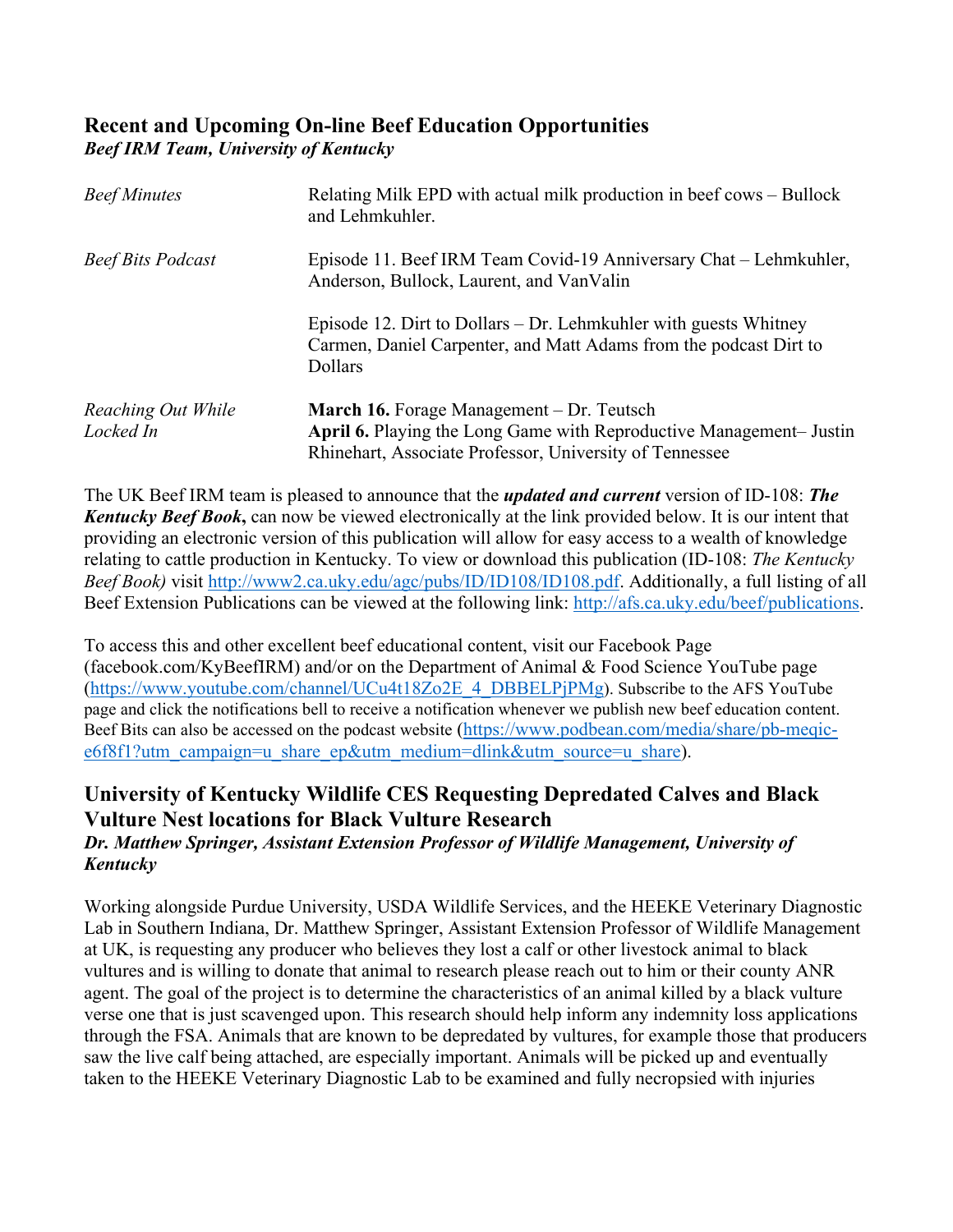catalogued to determine the features that define a vulture attack. Given the extensive nature of the necropsy the carcasses need to be in good shape and preferably found within 24 hours of the attack.

As part of a larger Black Vulture research effort in the Southeast, and in collaboration with the Biology Department at Murray State University and USDA Wildlife Services, we are also seeking Black Vulture nest sites throughout Kentucky. The project's goals are to better understand the nesting behavior and survival of BV nests as well as fledgling movement and survival rates. The research fits into a larger overall push by USDA Wildlife Services to better understand black vulture populations and behaviors. Overall, the goals of this effort are aimed at improving our understanding of the species and identifying future management strategies to help overcome vulture related damages. This specific research project should help us understand the reasons for the increase in Black Vulture populations and help minimize human-vulture conflicts in the future.

We are seeking your assistance to report Black Vulture nests anywhere in Kentucky. If you know of a nest site and would be willing to allow us access to monitor it please contact us using the resources below. Nest sites will be monitored using trail cameras to observe nesting behavior and any predation events until chicks leave the nest or it fails. Nest sites will be visited briefly once every 10-14 days to collect the memory card and check the nesting status. A subset of fledglings will have GPS transmitters attached to them when they reach the necessary size and age later on in the summer before they fledge.

We would be especially grateful if you could report nests as soon as you become aware of them as we are currently within the vulture breeding season. Please contact Phil Kavouriaris, Murray State graduate student in charge of the project or you can reach out to Matt Springer, University of Kentucky Wildlife Extension Specialist. Feel free to forward this information on to any parties to whom this might be of interest. We can also answer follow-up questions you may have about the research and all personal information will be kept private throughout the entire process. Please direct all related communications to the following email address and phone number:  $msu.blackvultures@murraystate.edu$  or call (270) 288-6097.

If you have any questions about black vulture nests or if you think you have a depredated animal you think qualifies, please contact your local ANR Extension agent immediately or you can reach out directly to Dr. Springer at [mattspringer@uky.edu](mailto:mattspringer@uky.edu) (859-257-8633).

### **CAIP Bull Cost-share Changes**

### *Dr. Darrh Bullock, Extension Professor, Beef Genetics, University of Kentucky*

Several changes have been made to the 2021 CAIP Beef Bull Cost-share Program and most involve the new requirement of bulls being genomically tested or have a Calving Ease EPD of .30 or greater. It is important to understand which genomics test is appropriate to qualify the bull. It must be a genomics test that can be used to compute Genomically Enhanced EPDs. If seedstock producers are not familiar with genomics testing they should consult with their respective breed association or one of the genomics testing companies (information below). Breeds that do not currently offer Genomically Enhanced EPDs are exempt until 2023 when all breeds will be required to have them. If you are purchasing a bull, the easiest way to determine if the bull will qualify is to ensure that his Calving Ease (Direct) EPD is .30 or greater. If he has Genomically Enhanced EPDs then this accuracy value will be .30 or greater. Of course, the bull must also meet the specific EPD requirements for the category of bull you are seeking. The other major change to the guidelines is that there are now only four categories of bulls to choose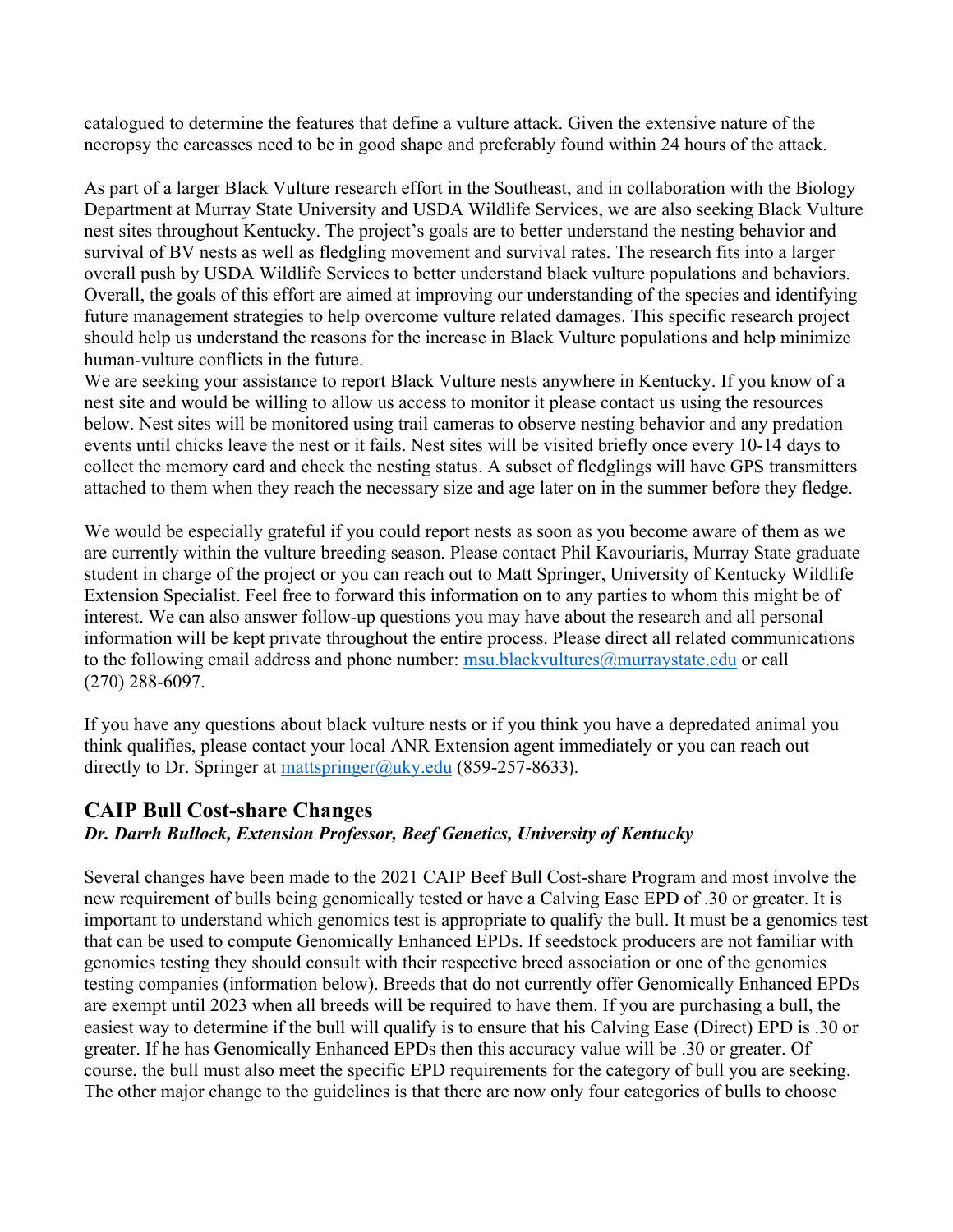from: Heifer Acceptable, Terminal Sire, Balanced Trait and Carcass Merit. The Low Maintenance and High Productivity categories have been eliminated. Remember, it is important to determine what type of bull best fits your needs and then buy a bull that qualifies within that category. Just because a bull qualifies for a category does not mean his is the right bull for you. For example, a Heifer Acceptable bull may not provide the heavy weaning weight calves that you desire or the appropriate level of milk you want in your replacement heifers. My advice is to read the document "Beef Sire Selection for Cattle Genetic Improvement Program" [\(https://agpolicy.ky.gov/funds/Documents/caip\\_epd-standards.pdf\)](https://agpolicy.ky.gov/funds/Documents/caip_epd-standards.pdf) which should help navigate you to the right bull category and hopefully the bull to best fit your needs.

Genomics Testing Companies for Genomically Enhanced EPDs **Neogen Zoetis** Paige Pratt DNA Testing Questions (276) 685-7208 877-233-3362 [PPratt@neogen.com](mailto:PPratt@neogen.com) [genetics.us@zoetis.com](mailto:genetics.us@zoetis.com)

Breed Associations: Contact your breed association and ask for information on the process to obtain Genomically Enhanced EPDs.

### **The Value of Weight Gain in Precondition Programs** *Kevin Laurent, Extension Specialist, University of Kentucky*

Since the inception of the CPH program in the early 1980's, Kentucky has had a rich history in the promotion of weaning and preconditioning calves prior to sale. In recent years the demand for weaned and preconditioned calves has been increasing, so much so that on any given sale day, packages of weaned calves are showing up at the yards. Still even with high demand for weaned calves, many producers continue to sell bawling calves. For cow calf producers to fully embrace this practice, the preconditioning phase must be profitable. The Post Weaning Value Added – Precondition Program (PVAP-Precondition) was designed for producers who have never weaned and preconditioned calves prior to sale. In this program, calves are weighed and valued at weaning and all expenses are recorded during the preconditioning phase. When calves are sold, a final closeout on the profitability of the preconditioning period is calculated. The following table is a summary of closeouts of participants in the PVAP-Precondition program from April 2019 to February 2021.

There is much information to be gleaned from looking at this type of summary data. But for the sake of brevity I would like to focus on one main point. The importance of weight gain on the profitability of the precondition program. This table is sorted from the highest net \$/head to the lowest. The shaded top half of the table on average put 202 lbs. of gain on their calves during the precondition period and averaged \$99.04 net added dollars per head over expenses versus selling at weaning. The bottom half averaged a mere 119 lbs. of gain and netted only \$53.87 per head returns.

If you look further under the average daily gain (ADG) column, you will see that ADG in the top half return group averaged 2.66 and ranged from 1.44 to 4.10. Days on feed averaged 83 days which is significantly more than the standard 45 day weaning program.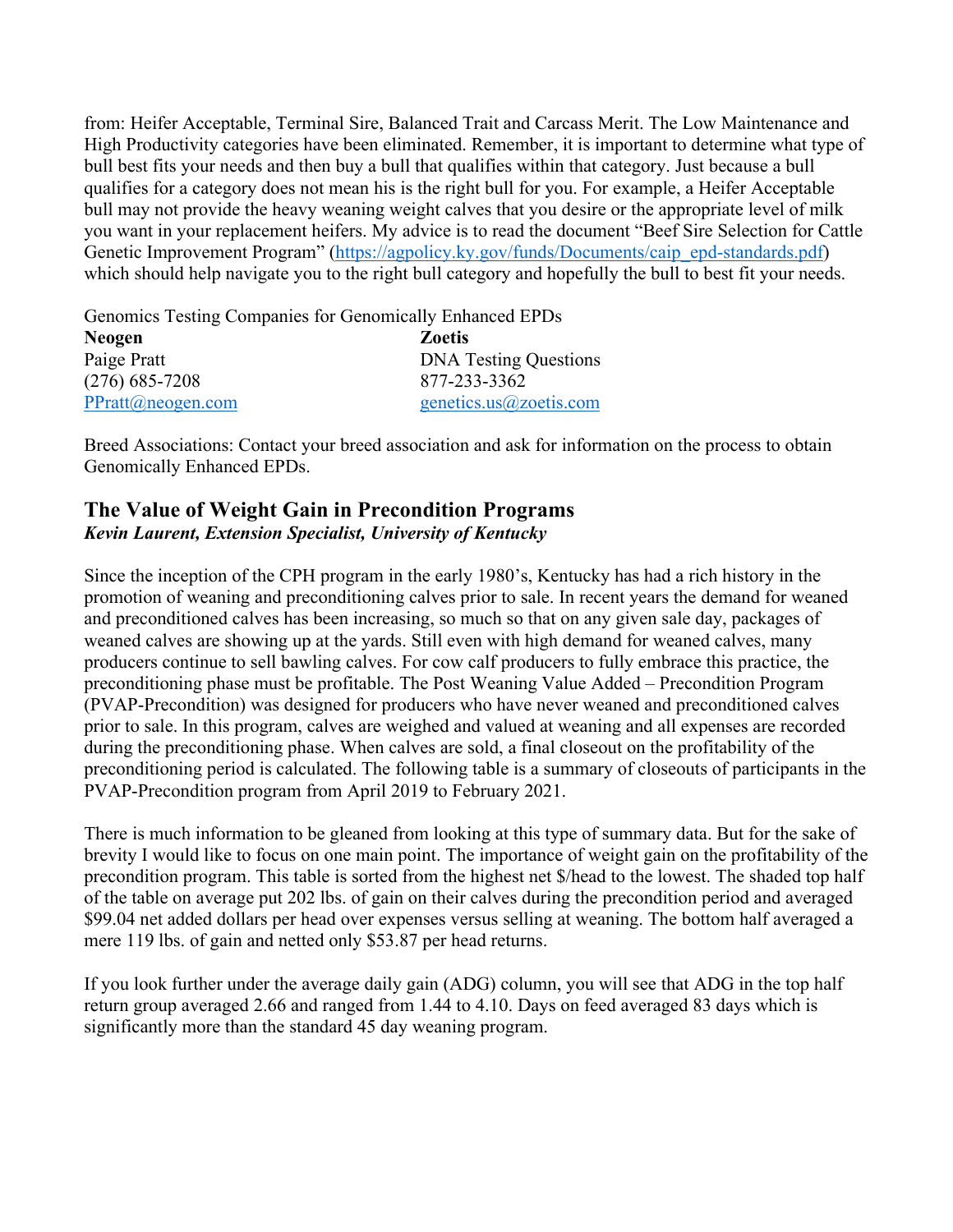The take home message is the best hedge against market volatility is weight gain. How we put the gain on the calf can vary. We can be forage based and grow them slower but feed them more days or be feed based and grow them faster for a shorter feeding period. Right now, with feed costs higher, calf prices average at best, and many preconditioning programs moving to 60-day preconditioning periods, a longer feeding period with moderate gains utilizing our forage resources may be the most profitable strategy. One caution when using a forage-based program is to make a fair evaluation of your forage resources. Short overgrazed fescue pastures are not going to result in very favorable gains. In general, cool season perennial pastures need to be in the 4-8-inch range in height and depending on the forage specie may

Summary of PVAP-Precondition Closeouts - Sorted by Net \$/Head

|                                                                                                        | <b>Sale</b>         | No.         | Days    | Wean | Concentrate (lbs)                |      |            | Feed       | <b>Net</b> |  |
|--------------------------------------------------------------------------------------------------------|---------------------|-------------|---------|------|----------------------------------|------|------------|------------|------------|--|
| Farm                                                                                                   | <b>Date</b>         | <b>Head</b> | on feed | Wt   | <b>Type Feed</b>                 | Gain | <b>ADG</b> | <b>COG</b> | \$/Head    |  |
| $\mathbf{1}$                                                                                           | 1/2/2020            | 14          | 84      | 435  | 6 lbs 14% + stockpile            | 160  | 1.95       | 0.63       | 142.23     |  |
| $\overline{2}$                                                                                         | 1/2/2020            | 15          | 76      | 558  | 18 lbs 15% Rum                   | 242  | 3.18       | 0.72       | 140.38     |  |
| $\overline{3}$                                                                                         | 1/2/2020            | 20          | 86      | 580  | 12 lbs 16%                       | 182  | 2.11       | 0.76       | 110.25     |  |
| 4                                                                                                      | 12/9/2020           | 22          | 67      | 497  | 10 lbs 16% Rum                   | 258  | 3.85       | 0.39       | 101.87     |  |
| 5                                                                                                      | 12/3/2019           | 17          | 49      | 593  | 18 lbs 14% Rum                   | 175  | 3.58       | 0.61       | 95.04      |  |
| 6                                                                                                      | 12/3/2019           | 29          | 138     | 439  | 5.75 lbs 14% + past              | 237  | 1.72       | 0.44       | 88.71      |  |
| $\overline{7}$                                                                                         | 12/3/2020           | 30          | 105     | 296  | 4 lbs Purina Grower              | 167  | 1.59       | 0.64       | 81.27      |  |
| 8                                                                                                      | 12/9/2020           | 11          | 53      | 493  | 12 lbs 16% + Alf hay             | 217  | 4.10       | 0.48       | 78.81      |  |
| 9                                                                                                      | 12/3 & 2/4, 2019-20 | 25          | 88      | 430  | 9 lbs 12%                        | 122  | 1.44       | 0.88       | 76.25      |  |
| 10                                                                                                     | 2/2/2021            | 22          | 86      | 480  | 12 lbs 14% + stockpile           | 261  | 3.03       | 0.47       | 75.58      |  |
| 11                                                                                                     | 7/25/2020           | 40          | 72      | 407  | 7 lbs 14% + pasture              | 114  | 1.59       | 0.54       | 74.09      |  |
| 12                                                                                                     | 12/3/2019           | 31          | 46      | 438  | 18.5 lbs 12%                     | 109  | 2.36       | 0.78       | 72.17      |  |
| 13                                                                                                     | 2/2/2021            | 10          | 105     | 379  | $5$ lbs $16%$ + hay              | 148  | 1.41       | 0.62       | 65.51      |  |
| 14                                                                                                     | 4/25/2019           | 21          | 48      | 534  | 17.6 lbs 2/3:1/3                 | 144  | 3.01       | 0.65       | 64.14      |  |
| 15                                                                                                     | 12/8/2020           | 19          | 61      | 542  | $6$ lbs $14%$ + pasture          | 107  | 1.75       | 0.53       | 61.00      |  |
| 16                                                                                                     | 12/3/2019           | 39          | 47      | 508  | 14 lbs corn                      | 75   | 1.60       | 0.83       | 56.86      |  |
| 17                                                                                                     | 2/2/2021            | 43          | 56      | 611  | 11 $\text{lbs } 14\%$ + cov crop | 121  | 2.15       | 0.68       | 55.01      |  |
| 18                                                                                                     | 12/10/2019          | 19          | 50      | 515  | 10 lbs 12%                       | 109  | 2.17       | 0.69       | 38.94      |  |
| 19                                                                                                     | 2/2/2021            | 39          | 62      | 572  | 11 lbs 14% + hay                 | 149  | 2.40       | 0.56       | 26.37      |  |
| 20                                                                                                     | 12/8/2020           | 33          | 52      | 636  | 12 lb 14% w/csh + hay            | 110  | 2.12       | 0.78       | 24.64      |  |
| <b>AVERAGE</b>                                                                                         |                     | 25          | 72      | 497  |                                  | 160  | 2.36       | 0.63       | \$76.46    |  |
|                                                                                                        |                     |             |         |      |                                  |      |            |            |            |  |
| <b>Top Half</b>                                                                                        |                     | 21          | 83      | 480  |                                  | 202  | 2.66       | 0.60       | \$99.04    |  |
| <b>Bottom Half</b>                                                                                     |                     | 29          | 60      | 514  |                                  | 119  | 2.06       | 0.67       | \$53.87    |  |
| Market conditions are always a major factor (value at weaning vs value after preconditioning)<br>Note: |                     |             |         |      |                                  |      |            |            |            |  |

still need to be supplemented. A good rule of thumb would be to supplement 1% of body weight for gains in the 1.5-2.0 range and 2% bodyweight for gains in the 2.0 to 2.8 range. Again, realizing the quantity and quality of forage becomes extremely important when the amount of supplement is decreased.

As always contact your local ANR agent for more information on preconditioning strategies or if you are interested in participating in the PVAP-Precondition Program.

### **There is more than one right way to finish a steer**  *Dr. Katie VanValin, Assistant Extension Professor, University of Kentucky.*

About a year ago, our industry buzzed with talk about finishing local beef. Our friends and neighbors found empty grocery store shelves and instead turned to their local beef producers to fill their freezers. Last year shed light on direct-to-consumer beef production. This concept of local beef is not a new one. Instead, it is more a case of what was old is new again. There was a time when small local meat lockers were a staple in many small towns. With reports of some processors booking into 2022, it appears that this trend for local beef may outlast the COVID-19 pandemic.

Recently a group of UK extension agents and specialists wrapped up a 4-week series of virtual meetings focusing on producing freezer beef in northern Kentucky. The UK beef extension team will also be launching a new program for the fall of 2021 called "Master Finisher" to provide additional resources for folks interested in finishing beef cattle here in Kentucky.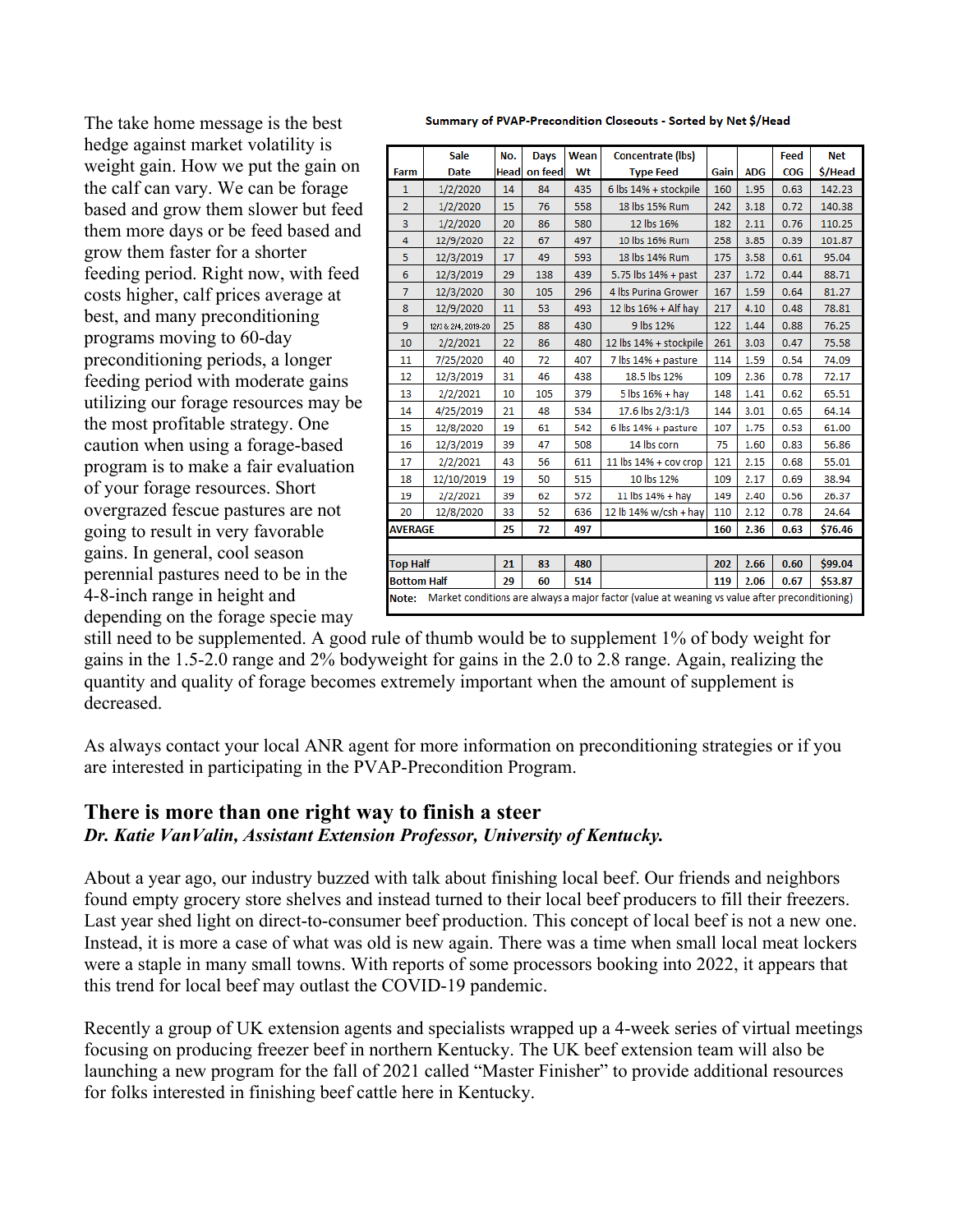One of the things that I have come to appreciate while working with producers in small-scale finishing systems is that there is more than one right way to finish a steer (or heifer). Regardless of if you are producing beef in grass-finished, grain-finished or a hybrid grain-on grass system, what works for one operation may not be the best option for another. Answering several questions can help you narrow in on the right production system for your operation. A few examples include: Who is the customer base? What are their preferences and expectations? What are your feed and labor resources? Something that should not be overlooked in the local food sector is the product's story. Consumers choosing local beef are not just purchasing any 1 lb package of ground beef; they are buying your 1 lb package of ground beef.

Each finishing production system has its own set of advantages and limitations:

- 1) Grass-finished- Grass-finished is commonly used to refer to cattle finished without grain. However, a more appropriate name for this type of system could be "forage finished". This production system results in low rates of gain, and cattle are typically anywhere from 24-30 months of age at harvest. Thus, regardless of when the calves were born, they will experience at least one winter while being finished. Therefore, at some point, these cattle will likely need to be fed a high-quality stored forage such as alfalfa hay or fermented forages such as baleage; hence the term "forage finished". A key to this system is selecting and maintaining ideal forages and having a good understanding of grazing management practices. The low and slow approach needed to finish cattle with forages successfully is not a disadvantage but is a consideration when developing a timeline. If you have a processor reservation for this fall and yearling steers in the field, you could not only be leaving weight out in the pasture but also quality in terms of marbling score.
- 2) Grain finished- As the name implies, this system involves feeding a concentrate or grain-based diet to cattle during the finishing period. Typically, cattle in this system are housed in confinement, which could be anything from a dry lot to a compost bedded pack barn. Depending on the ration or use of growth-promoting technologies such as implants, cattle in this system can gain 2-4+ lbs/d. Of all of the finishing systems, this system can allow for the most consistent rate of gain but also requires proper feeding management to make sure cattle don't experience digestive upsets. Even on grain-based diets, cattle still need to consume some roughage such as grass hay to maintain rumen health.
- 3) Grain on grass hybrid finishing- This system allows for the most flexibility in cattle management during the finishing period. I think of this system as more of a spectrum. Cattle can be consuming a forage-based diet with minimal grain supplementation or be receiving a predominately grain-based diet while being housed on pasture. The desired rate of gain and available feed and labor resources are things to consider when determining where to land on this spectrum. This type of system can allow cattle to take advantage of one of the cheapest feeding systems available, grazing! When weather limits grazing, cattle may consume more of their total nutrients from the grain-based supplement while consuming stored forages.

Regardless of the finishing system, it is essential to have realistic expectations when considering how long it will take to finish an animal. The length of time required to finish cattle in a specific production system can't be ignored. Finishing cattle in any system will take time, labor, and economic inputs to get started but is one option for adding value to calves while filling a niche in the consumer market.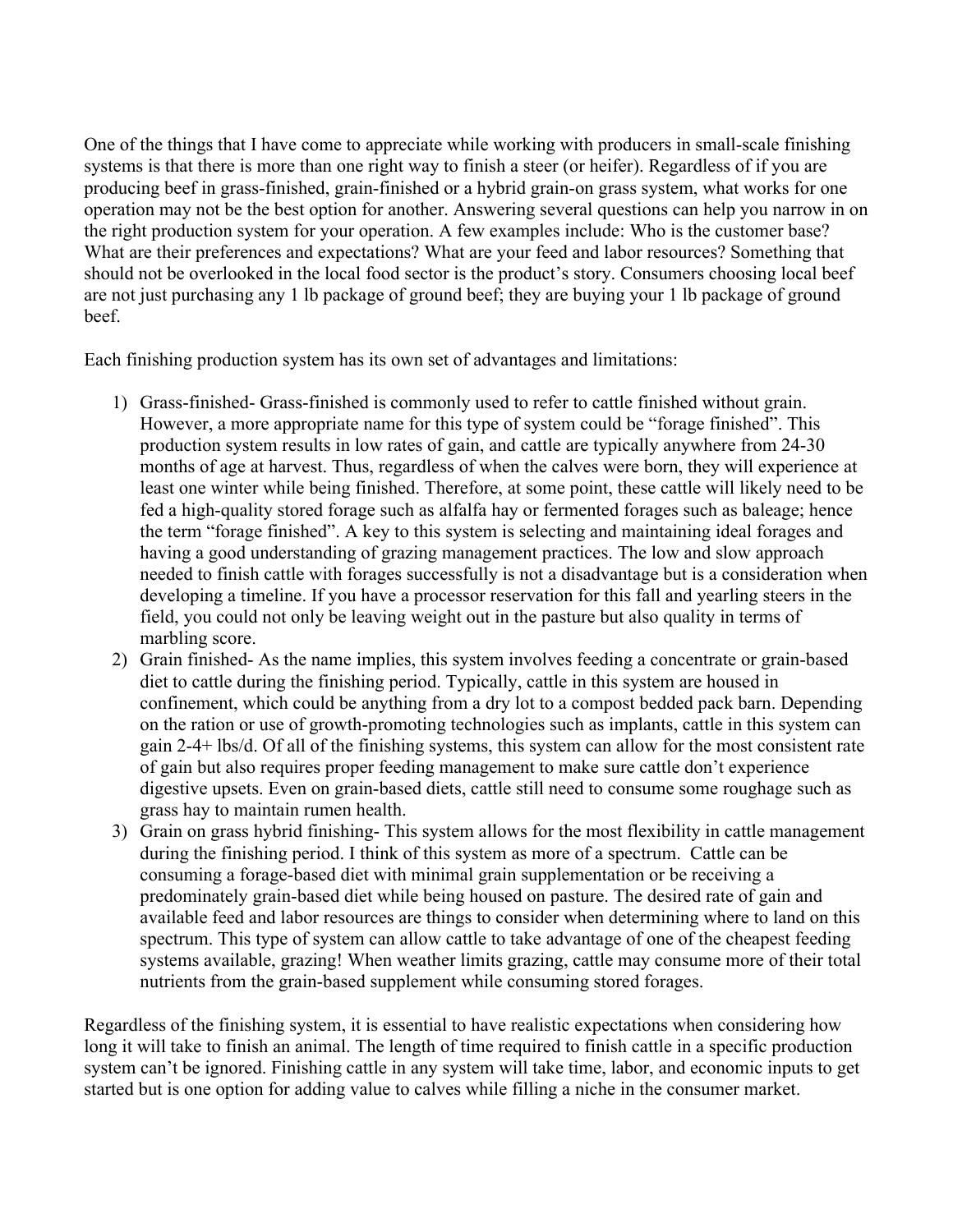### **UK Fundamentals of Herd Health: Vaccinations for the Cow-Calf Operation** *Dr. Michelle Arnold, Ruminant Extension Veterinarian, University of Kentucky Veterinary Diagnostic Lab*

What vaccines should be given every year to help keep the cow/calf herd healthy? The basic guidelines below are designed to help answer that question but the details of what products to use and when to administer them are best decided by the producer with his or her veterinarian. Every farm is different with regards to the disease risk and other challenges including labor and facilities needed to work the cattle. Your veterinarian is equipped with the knowledge and skills to determine what will work best for your unique situation.

### *Always consult your veterinarian before instituting or changing any health protocol.*

Remember: "Vaccination" (drawing up the vaccine in a syringe and injecting it into the animal) is not the same as "immunization" (the animal mounts an immune response) and "vaccination + immunization" never adds up to 100% protection from infection, even in the best of circumstances. The vaccines must be handled correctly (proper mixing, right temperature) and cattle in good health (low stress environment, good plane of nutrition, trace mineral needs met, minimal parasites present) in order to get the most response from vaccines.

The provided list of vaccines and dewormers is for example purposes only and should not be considered an endorsement of products by the University of Kentucky.

### **Cows and Bulls 4-6 weeks Prior to Breeding**

- 1. Viral respiratory vaccine (IBR, BVD, PI3, BRSV) and 5-way Leptospirosis. If using bulls for breeding, include *Campylobacter fetus* (Vibriosis). If the cow is open at the time of vaccination, select a modified live vaccine (List C1A or B). If the cow is pregnant at the time of vaccination or less than 30 days before breeding, select a killed vaccine (List C2A or B) to reduce the risk of accidental abortion or interference with pregnancy. Certain modified live vaccines can be used in pregnant animals but only if used strictly according to label directions. Products with "FP" in the name stands for Fetal Protection from BVD virus.
- 2. 7 way or 8 way Clostridial (Blackleg)-necessary if under 2 years of age. Optional as the cow ages depending on the blackleg risk in the herd. (List C5 A-D)
- 3. Deworm-perform at least once per year (spring and possibly fall) and twice a year if under 2 years of age or thin body condition. If only once is possible, deworm in Spring (May). \*\*Deworm at least 2 weeks prior to bull turn out or before estrus synchronization for artificial insemination (AI) due to the temporary impact of dewormers on hormone release in females.\*\* Deworming in the fall helps to reduce the number of worms that overwinter in the cow but is not as important as spring when larvae are active in the pasture. (List C6 A or B)
- 4. Tag cattle for identification and/or re-tag those that have lost tags.
- 5. Breeding Soundness Exams are highly recommended for herd bulls and should be conducted 60- 75 days prior to turnout. Bulls need the same vaccinations and deworming as the cow herd.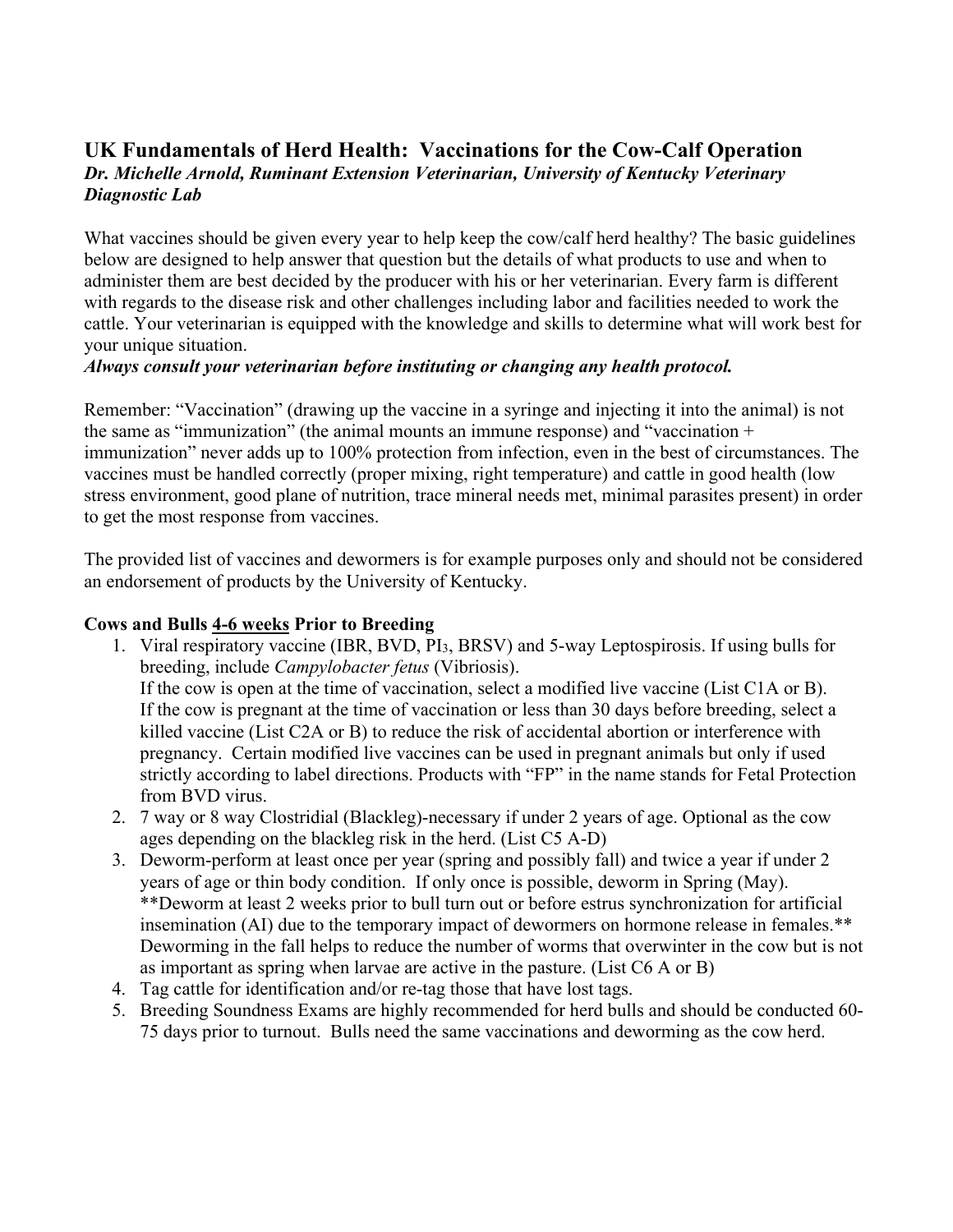### **Open Heifers at least 6 weeks Prior to Breeding**

- 1. Viral respiratory vaccine (IBR, BVD, PI3, BRSV) with 5-way Leptospirosis. If using bulls for breeding, include *Campylobacter fetus* (Vibriosis). Modified live vaccines are preferred (List C1A or B) for heifers. A Fetal Protection (FP) product is encouraged. Follow all label directions; some vaccines require a booster and some do not. Timing is very important-if less than 6 weeks away from breeding, use a killed product (List C2A or B).
- 2. 7 or 8- way Clostridial (Blackleg) (List C5 A-D)
- 3. Deworm with a branded (not generic) product (List C6 A or B). A heifer has increased nutritional demands because she is still growing herself, trying to reproduce, and young animals do not have the immunity to parasites that adult cattle possess. A very effective combination is to use an oral (white) dewormer from list C6A and an injectable or pour-on dewormer from list C6B, given at the same time.

### **Calves 1-3 months of age:**

- 1. Identify with tag
- 2. Vaccinate with 7 way Clostridial (Blackleg) vaccine-Although the calves are young, this dose of vaccine will initiate ("jump start") the immune process, especially cell-mediated immunity. Do not give blackleg vaccine at birth. (List D5 A-D)
- 3. Dehorn
- 4. Castrate-the earlier this is completed, the better. Avoid the first 24 hours after birth.
- 5. Optional Practices:
	- a. Implant steers at the time of castration (unless you plan to sell calves in an organic or natural market)
	- b. Viral Respiratory Vaccine-Killed (List D2) or MLV (List D1 but follow label directions regarding MLV usage in nursing calves). Intranasal vaccines are great for young calves.
	- c. Pinkeye vaccine (administer in late spring/summer just before fly season) (List D7 or D5B)
	- d. Deworm-Begin deworming calves at 6-8 weeks old depending on time of year and expected level of pasture contamination with parasite larvae. (List D6 A or B)
	- e. Test for BVD-PI (ear notch) Consult your veterinarian if this is something to consider. If BVD has been diagnosed in an animal from your farm or there is a history of unexplained abortions, stillbirths, weak calves or other reproductive loss in the herd, testing all calves is the proven first step to find persistently infected (PI) animals. Try to wait until the calf is at least 14 days of age before taking an ear notch sample.

### **Calves 2-3 weeks pre-weaning (best) or shortly after Weaning:**

Consult your veterinarian and check your marketing plan since many programs (for example: CPH45) specify what vaccines must be administered and when in order to participate.

Administer vaccines 2-3 weeks pre-weaning for best protection. If calves cannot be processed preweaning, then begin this protocol after weaning when the stress is essentially over (calves are eating, drinking, and the majority have stopped walking and bawling). Booster vaccines if required by label. If castrations and dehorning were not done earlier, these practices need to be completed as soon as possible. Tetanus vaccination is strongly recommended when performing "late" castration, especially if banding. Consult your veterinarian regarding whether to use a tetanus toxoid or antitoxin.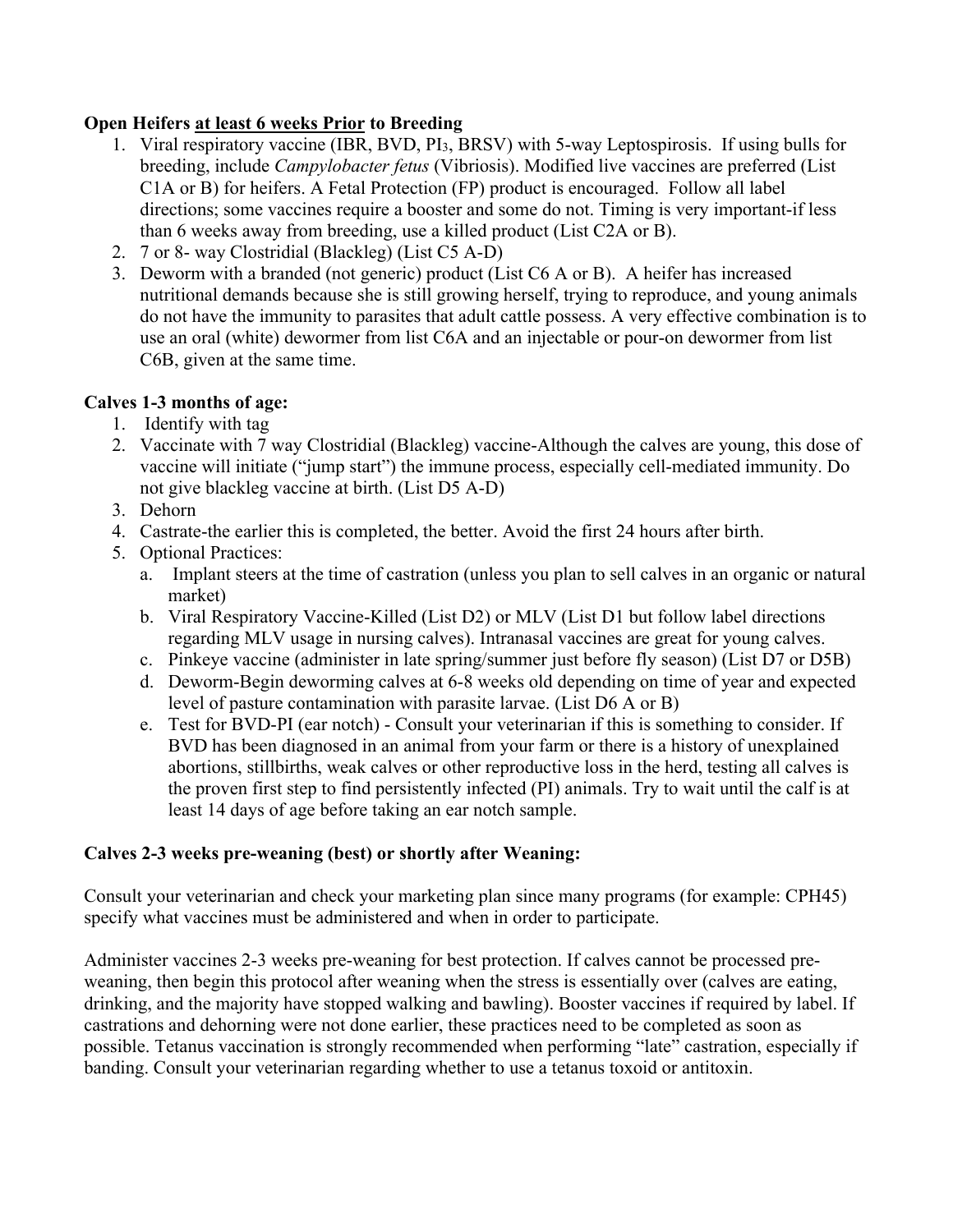- 1. Viral respiratory vaccine (IBR, BVD, PI3, BRSV)-Killed (List D2) or MLV (List D1) but follow label directions regarding MLV usage in nursing calves if vaccinating before weaning. If using killed, a booster is required. A majority of buyers prefer calves that have received 2 doses of MLV. See point #3a below for additional viral respiratory vaccine option.
- 2. For Heifers to be kept as Replacements: Viral respiratory (as above) with *Campylobacter fetus* (Vibriosis) and 5-way Leptospirosis vaccine included. Booster according to label directions-MLV is strongly recommended for females to be kept in the herd. (List C1B)
- 3. Vaccinate with *Mannheimia haemolytica* toxoid. This vaccine, commonly known as a "Pasteurella shot" or "Pneumonia shot" is given pre-weaning in anticipation of the stress associated with weaning. (List D3)
	- a. Many combination *Mannheimia haemolytica* toxoid and MLV Respiratory Virus Vaccines are available as either one injection or as one intranasal product given at the same time with an injection. (List D4)
- 4. Deworm with an endectocide (List D6A) for internal and external parasites. Use a branded product-not a generic. A "drench" or "white" dewormer given by mouth (List D6B) may also be used but a second product is required for external parasite (lice/flies/ticks) control. The best option is to administer an injectable (or pour-on) dewormer (List D6A) and a drench dewormer (List D6B) at the same time to completely remove the parasites.
- 5. 7- or 8- way Clostridial vaccine (Blackleg). Clostridial vaccines may be purchased alone or in combination with pinkeye, "somnus" and other antigens. Follow label directions regarding the need for a booster. (List D5 A-D)
- 6. Optional:
	- a. Implant-Follow label directions if re-implanting. Do not implant females to be used for breeding purposes. Do not implant if planning to sell on the natural or organic markets.
	- b. *Pasteurella multocida* and/or *Histophilus somni* (formerly known as *Haemophilus somnus*) vaccines-consult your veterinarian for recommendations.

### **Cows after calves are weaned:**

- 1. Check cows for pregnancy by palpation, ultrasound, or blood test. If open, strongly consider culling her.
- 2. Check for other problems: Eyes, teeth, udder, feet and legs, body condition, disposition.
- 3. Scours Vaccine (List C8) Administer to pregnant cows 1-3 months prior to calving. Initially this is a two-shot series then it is given annually. Products vary on when to administer them so follow label directions carefully.
- 4. If leptospirosis is a persistent problem, cows may need a booster of 5-way Leptospirosis vaccine such as Spirovac (Zoetis) for continued strong protection during the third trimester of pregnancy.

### **Additional Considerations:**

- 1. \*Modified Live Vaccines (MLV) provide fast, broad immunity and are excellent stimulators of cell-mediated immunity. They are preferred in weaned calves and usually required by most preconditioned sales. However, only use modified live vaccines *in pregnant cows and in nursing calves* if the cows were vaccinated with MLV, usually within the last 12 months (check label for specific requirements; some are less than 12). If this requirement is not met, a killed vaccine must be used until the cow is open and the calf is weaned.
- 2. Killed respiratory virus vaccines must be given twice (usually 2-3 weeks apart) if it is the first time the vaccine is administered. Annual boosters are required after the initial two-shot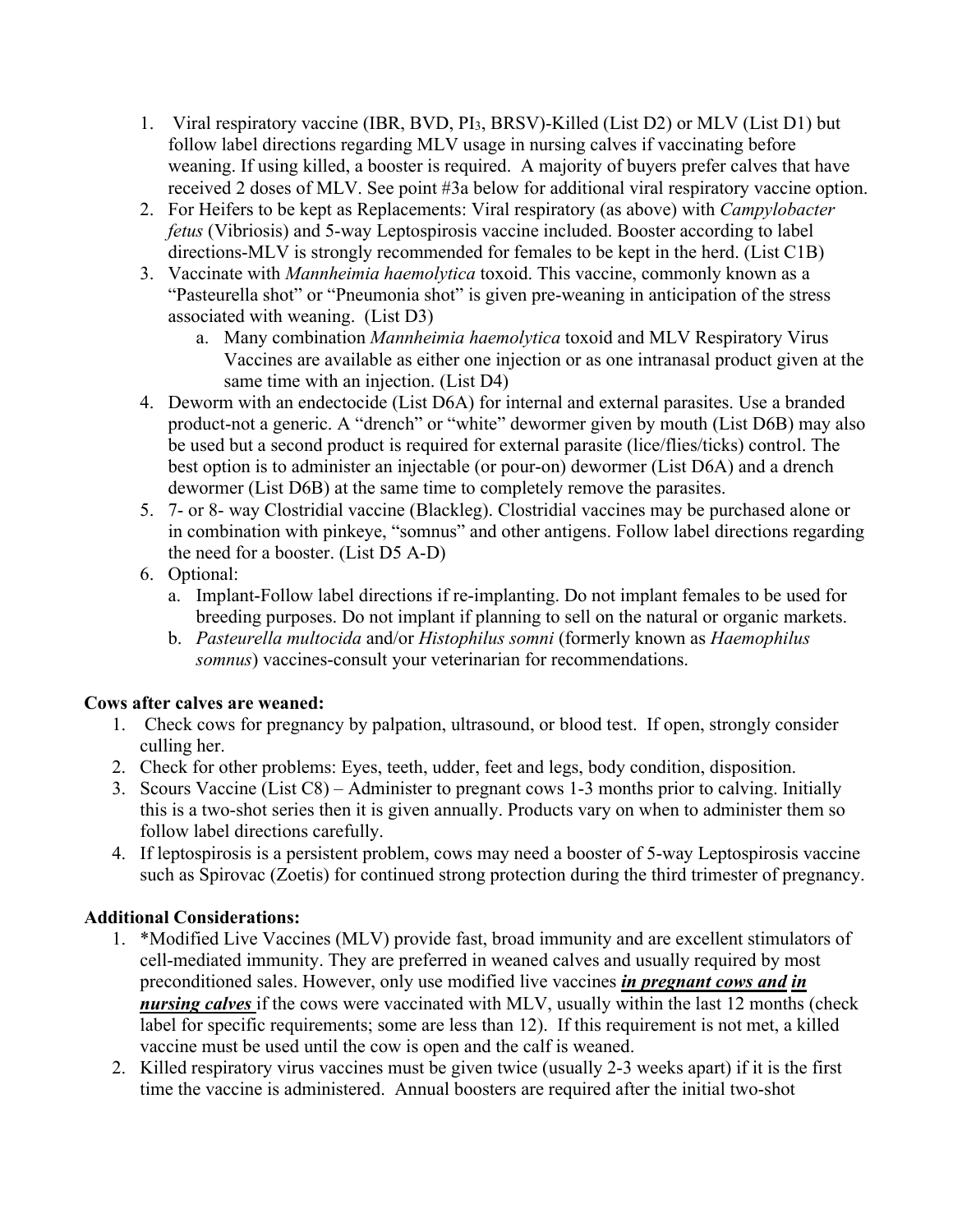sequence. Killed vaccines are safer than MLV vaccines but they do not work nearly as well nor last as long.

- 3. If heifers have been allowed to stay with the herd bull until weaning, most likely some are pregnant. A prostaglandin injection (for example: Lutalyse®) can be given to the heifers once they have been away from the bull a minimum of 10 days. These injections work best in early pregnancy (<75 days) so do not delay administration if needed.
- 4. Try to minimize the number of injections given at one time as much as possible. Multiple vaccinations cause neck soreness. Multiple Gram negative vaccines (for example, leptospirosis, vibriosis, pinkeye) may cause cattle to spike a fever and go off feed for a short period of time.
- 5. Keep good vaccination records. Record date, vaccine name, serial numbers and expiration dates at a minimum.
- 6. Utilize effective fly control and pinkeye vaccine beginning in late spring. Follow label directions regarding booster vaccines. If using feed/mineral additives for fly control, make sure to start them 30 days before fly season and keep it out until 30 days after fly season is over.
- 7. Anaplasmosis Kentucky is among the list of states approved by the USDA for sale of the anaplasmosis vaccine marketed by University Products LLC of Baton Rouge, La. The vaccine is used in cows in all stages of pregnancy with no problems being reported. The recommendation is a 2-dose regimen given 4 weeks apart with annual revaccination required. Protective immunity should develop within 7-10 days according to the manufacturer. The primary or initial dose is given to bred heifers and young bulls. Consult your veterinarian for options.
- 8. Letters in a vaccine name mean:
	- a. IBR, BVD, BRSV and PI3 : Diseases included in a viral respiratory vaccine.
	- b. An "FP" in the vaccine name stands for "fetal protection" and means protection against fetal persistent infection and abortion due to the BVD virus.
	- c. An "HB" in the vaccine name stands for the strain of Leptospira known as "Hardjo bovis" that is a common cause of reproductive failure in cattle.
	- d. "HS" stands for "*Histophilus somni*" (formerly known as *Haemophilus somnus*)
	- e. "L5" stands for the 5 strains of Leptospirosis.
	- f. "V" stands for "Vibriosis"

A list of available vaccines is **listed at the end of this newsletter.** Vaccination programs must be designed around the specific needs of your cattle. Talk to your vet!

### **One Year with COVID-19 and Year-Over-Year Comparisons**

### *James Mitchell, Kenny Burdine, and Josh Maples*, *Extension Livestock Economists, Universities of Arkansas, Kentucky, and Mississippi State.*

It is hard to imagine that we have been living with COVID for more than a year now. It seems like yesterday, and forever ago, all at the same time. Last week marked one year since the World Health Organization declared COVID a global pandemic. A year ago this Friday, the first stay-at-home order was placed in California. According to the CDC, from March 1-May 31, 42 states issued stay-at-home orders, impacting 73% of U.S. counties [\(Link\)](https://www.cdc.gov/mmwr/volumes/69/wr/mm6935a2.htm#:%7E:text=During%20March%201%E2%80%93May%2031%2C%2042%20states%20and%20territories%20issued,by%20California%20(March%2019)). There is no denying that COVID has impacted all of us in some way.

By now, most of us are familiar with the far-reaching effects of COVID on agricultural markets. We have written extensively about the topic in CMN. To close out 2020, we reviewed some of the main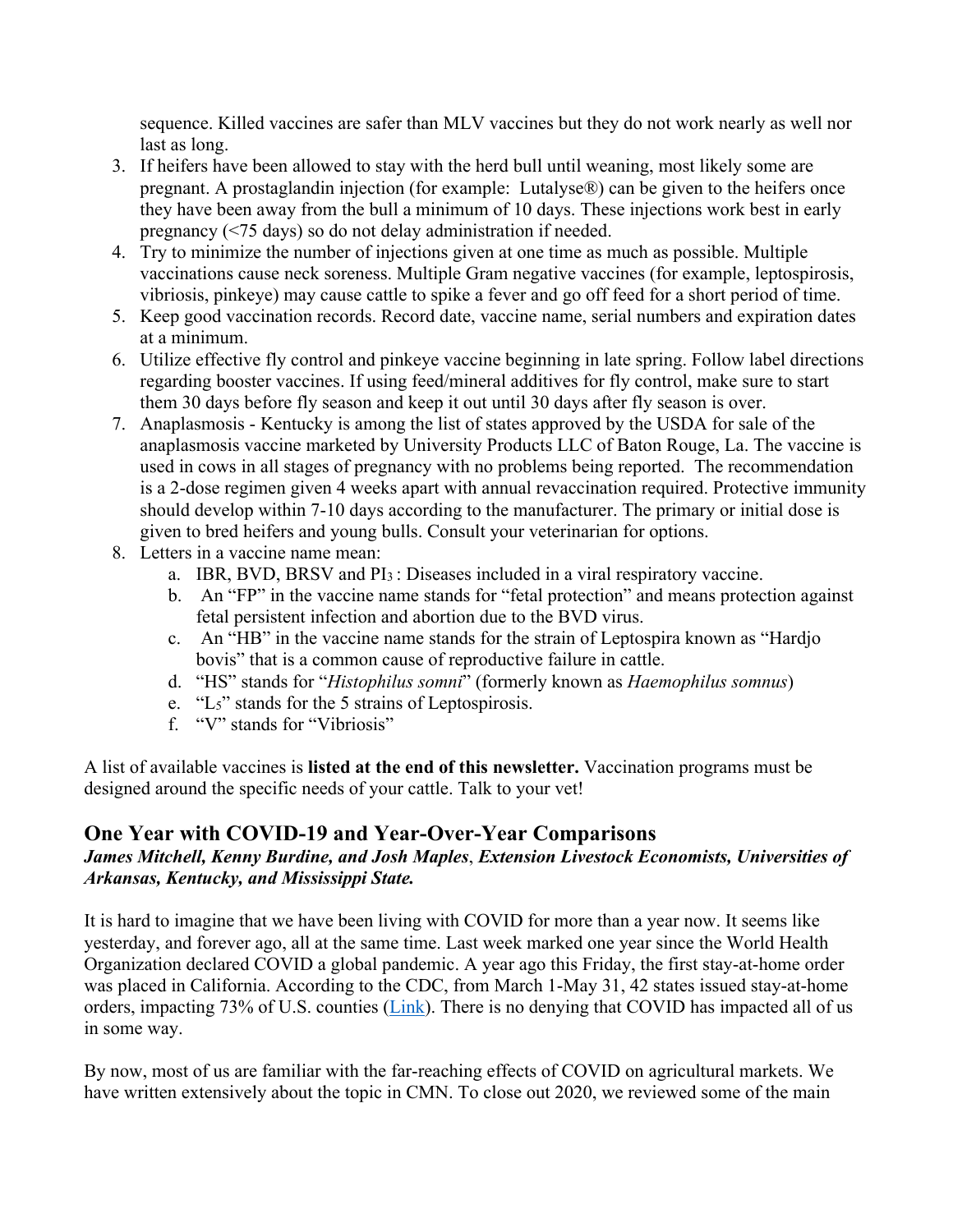developments [\(Link\)](https://mailchi.mp/84dd15eb4048/cattle-market-notes-weekly-18844000?e=35c55ad19b). Early this year, we provided a preview for 2021 [\(Link\)](https://us15.campaign-archive.com/?u=d27b0f8ca2d30ab88ad971a94&id=292df8f64b). We discussed the implications for holiday meat demand [\(Link\)](https://us15.campaign-archive.com/?u=d27b0f8ca2d30ab88ad971a94&id=29526f8dbc) and the implications for fall cattle markets [\(Link,](https://us15.campaign-archive.com/?u=d27b0f8ca2d30ab88ad971a94&id=b85cd43e42) [Link\)](https://us15.campaign-archive.com/?u=d27b0f8ca2d30ab88ad971a94&id=2403e7b755). Before Kenny and I joined CMN, Josh first wrote about the unprecedented level of volatility in commodity and financial markets in early-March 2020. For readers who would like to review the major COVID disruptions, the in-text links will take you to past CMN issues covering those topics.

Instead of reviewing COVID, we thought we would discuss a new data challenge that will become more apparent as April approaches. You might have noticed from reading CMN that we like to provide month-over-month, year-over-year, and historical comparisons when discussing data. These types of comparisons provide context when USDA publishes new estimates and projections. Without historical context, estimates from a USDA report are much harder to appreciate and interpret. However, year-overyear comparisons will become challenging, and perhaps misleading, in the coming weeks and months as these comparisons will be based on time periods in 2020 when COVID was having major impacts on the beef sector.

Let us consider an example to see how making comparisons between 2021 and 2020 could be misleading. The graph provided at the top of this newsletter is weekly FI cattle slaughter. The solid blue line is 2021 cattle slaughter, and the dotted blue line is 2020 slaughter. Notice the sharp decline in 2020 slaughter for April and May. This decline was a direct result of COVID. This year, it is **highly** unlikely that we will observe the same decline in weekly cattle slaughter. Thus, if we compare the second quarter (Q2) of 2021 to Q2 of 2020, there will appear to be a significant increase in cattle slaughter. LMIC is currently forecasting Q2 2021 cattle slaughter at 7.9 percent above last year. Does this mean that cattle slaughter has significantly increased in 2021? Not necessarily, and it would be misleading to make such a conclusion without clarification. We are comparing Q2 2021 slaughter to a very small number for 2020.

Analysts will need to be careful when making data comparisons between 2021 and 2020. Perhaps, a better comparison is between 2021 and the five-year average (red line in the graph). For example, if weekly cattle slaughter remains elevated above the five-year average, we can conclude that slaughter is historically high. Context matters, and failing to acknowledge the unprecedented events of 2020 would be a mistake. Cattle slaughter is just one example, but it highlights an important point. The same caution will be needed when making any comparisons to 2020, including the prices reported in our Cattle Market Report and Futures Price tables in Cattle Markets Notes.

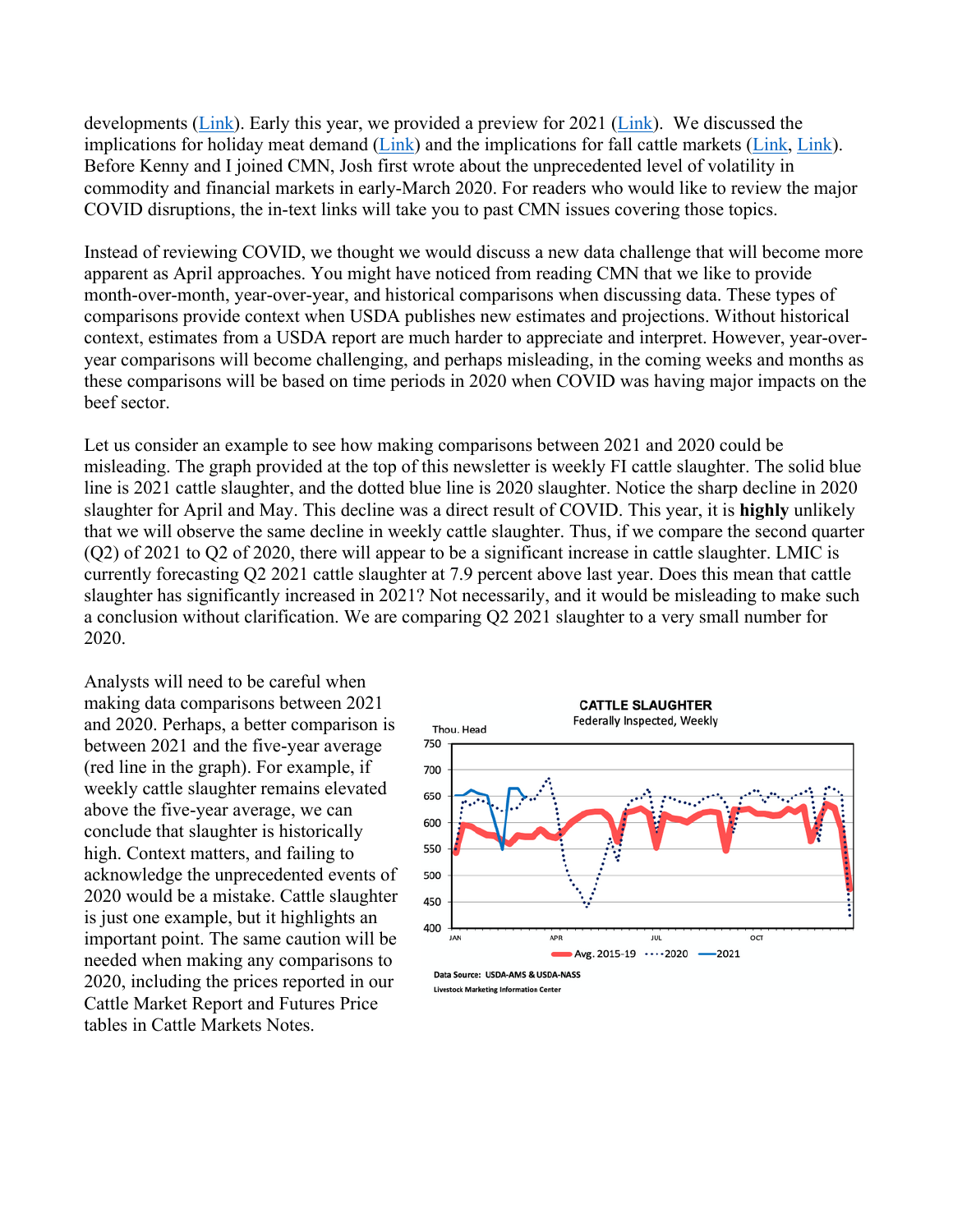### **Examples of Vaccines and Dewormers for Cows, Replacement Heifers & Bulls£**

### **C1A Modified Live Virus Vaccines with Leptospirosis**

\*Pyramid 10 - Boehringer Ingelheim \*Vista 5 L5 —Merck \*Express FP10 —Boehringer Ingelheim \*Bovishield Gold FP5 L5 HB — Zoetis \*Titanium 5 L5 HB — Elanco \*Labeled for use in pregnant cattle and nursing calves —follow directions carefully **C1B Modified Live Virus Vaccines + Lepto and Vibrio** \*Express FP 5 VL5– Boehringer Ingelheim

\*Bovi-Shield Gold FP5 VL5 HB-Zoetis \*PregGuard Gold FP 10 (No BRSV)- Zoetis \*Vista 5 VL5 SQ-Merck

### **C2A Killed Virus Vaccines with Lepto**

Triangle 10 HB—Boehringer Ingelheim Cattlemaster Gold FP5 L5— Zoetis Vira Shield 6 + L5 HB— Elanco Master Guard 10 HB-contains killed IBR and BVD-Elanco **C2B Killed Virus Vaccines + Lepto and Vibrio** Cattlemaster 4 +VL5-Zoetis Vira Shield 6 + VL5 (HB)— Elanco

### **C3 Mannheimia (Pasteurella or Pneumonia) Vaccines**

Presponse HM—Boehringer Ingelheim Presponse SQ—Boehringer Ingelheim One Shot—Zoetis Pulmoguard PHM –1– Huvepharma Nuplura PH—Elanco Once PMH—SQ or IN intranasal—Merck

### **C4 Modified Live Respiratory Virus Vaccines +**

*Mannheimia* **toxoid** \*Pyramid 5 + Presponse SQ —Boehringer Ingelheim \*Vista Once SQ — Merck \*Bovi-Shield Gold One Shot—Zoetis \*Titanium 5 + PHM—Elanco \*Inforce 3 (intranasal) + One Shot BVD-Zoetis \*Labeled for use in pregnant cattle and nursing calves —follow directions carefully

### **C5A Clostridial (Blackleg) 7 Way Vaccines**

Ultrabac 7 or Ultrachoice 7—Zoetis Caliber 7—Boehringer Ingelheim Alpha 7—1 single dose -No booster-Boehringer Ingelheim Vision 7 with SPUR—Merck Calvary 9 or Covexin 8—Contains tetanus-Merck

### **C5B Clostridial (Blackleg) + Pinkeye**

Alpha 7/MB— No booster—Boehringer -Ingelheim 20/20 Vision 7 with SPUR-Merck **C5C Clostridial (Blackleg) + Somnus** Ultrabac 7/Somubac—Zoetis Bar Vac 7 Somnus—Boehringer Ingelheim Vision 7 Somnus with SPUR—Merck **C5D Clostridial (Blackleg) + Pasteurella**

One Shot Ultra 7 or 8 -Zoetis

### **C6A Drench Dewormers**

Valbazen + (Pour on) - Zoetis Safeguard + (Pour on) - Merck Synanthic + (Pour on) - Boehringer Ingelheim ("Pour on" for external parasite control—lice, flies)

### **C6B Dewormers (Injectables and Pour-ons)**

Cydectin— Bayer Dectomax — Zoetis Ivomec or Ivomec + - Boehringer Ingelheim Eprinex—Boehringer Ingelheim Noromectin—Norbrook LongRange - (extended duration) - Boehringer Ingelheim

### **C7. Pinkeye Vaccines**

Maxi/Guard—Addison Labs Vision 20/20—Merck i-site XP—AgriLabs Pinkeye Shield XT4—Elanco Piliguard Pinkeye-1 Trivalent or Triview—Merck SolidBac Pinkeye IR/PR—Zoetis Ocu-guard MB-1—Boehringer Ingelheim

### **C8 Scours Vaccines**

Guardian-Merck ScourGuard 4KC-Zoetis Scour Bos 9 and 4– Elanco

£ The provided lists of vaccines and dewormers is for example purposes only and should not be considered an endorsement of products by the University of Kentucky.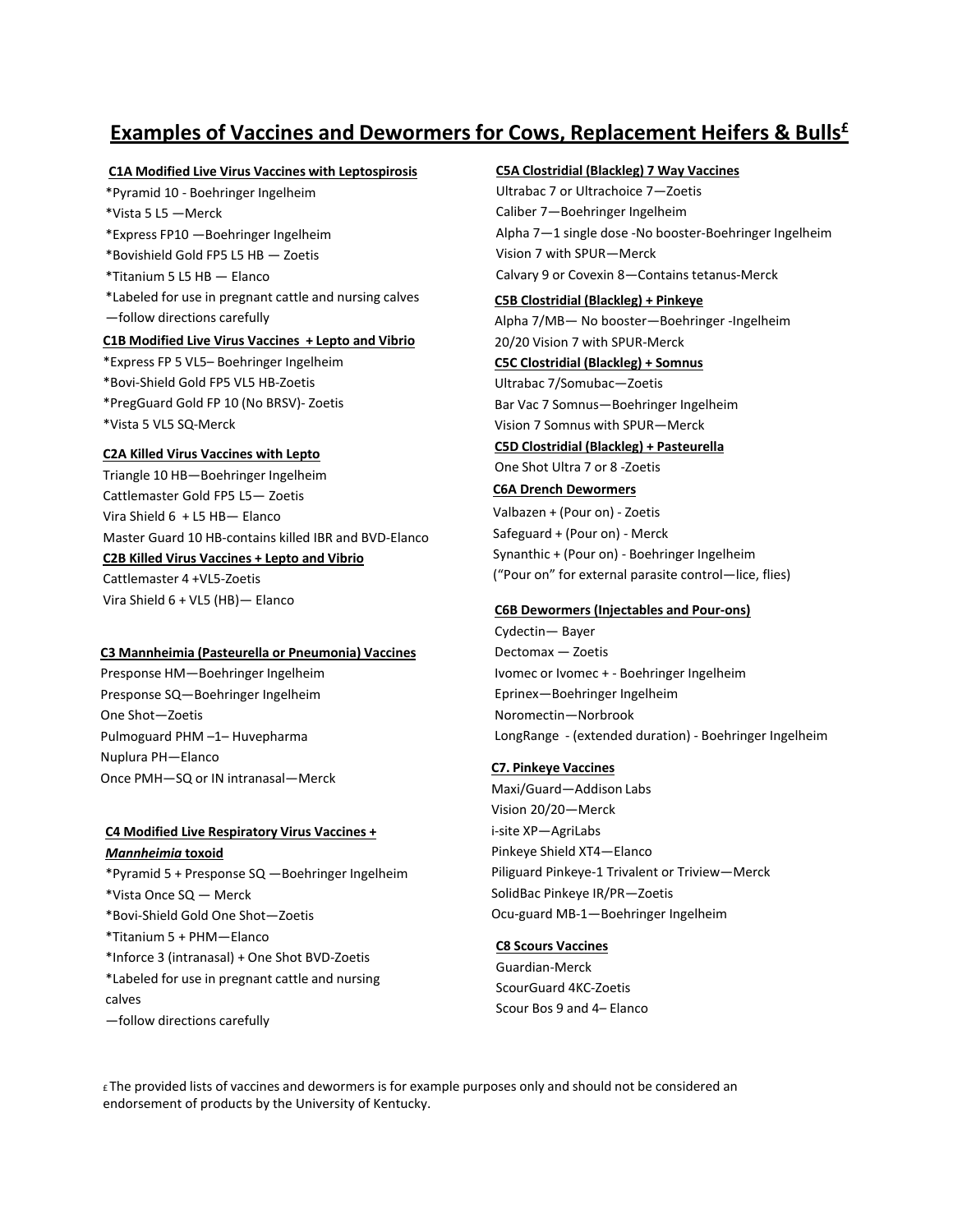### **Examples of Vaccines and Dewormers for Nursing Calves and Weaned/Feeders**

### **D1A Modified Live Virus Vaccines (Often called "Live Virus")**

\*Pyramid 5 - Boehringer Ingelheim \*Vista 5 —Merck \*Inforce 3 (Intranasal) + Bovishield BVD —Zoetis \*Express 5 —Boehringer Ingelheim \*Bovishield Gold 5 — Zoetis \*Titanium 5 — Elanco \*Bovilis Vista BVD + Bovilis Nasalgen 3 (Intranasal)—Merck \*Labeled for use in pregnant cattle and nursing calves

### **D1B Modified Live Virus Vaccines + Somnus**

\*Express 5-HS– Boehringer Ingelheim Resvac 4/Somubac-Zoetis

### **D2A Killed Virus Vaccines**

Triangle 5—Boehringer Ingelheim Cattlemaster Gold FP5 — Zoetis Vira Shield 6 — Elanco Master Guard 5-contains killed IBR and BVD-Elanco **D2B Killed Virus Vaccines + Somnus** Elite 4-HS—Boehringer Ingelheim Vira Shield 6 Somnus— Elanco

### **D3 Mannheimia (Pasteurella or Pneumonia) Vaccines**

Presponse HM—Boehringer Ingelheim Presponse SQ—Boehringer Ingelheim One Shot—Zoetis Pulmoguard PHM –1– Huvepharma Nuplura PH—Elanco Once PMH—SQ or IN intranasal—Merck

### **D4 Modified Live Respiratory Virus Vaccines +** *Mannheimia* **toxoid**

\*Pyramid 5 + Presponse SQ —Boehringer Ingelheim \*Vista Once SQ — Merck \*Bovi-Shield Gold One Shot—Zoetis \*Titanium 5 + PHM—Elanco \*Inforce 3 (intranasal) + One Shot BVD-Zoetis \*Bovilis Vista BVD CFP + Bovilis Nasalgen 3– PMH (Intranasal)- Merck \*Labeled for use in pregnant cattle and nursing calves —follow directions carefully

### **D5A Clostridial (Blackleg) 7 or 8 Way Vaccines**

Ultrabac 7 or Ultrachoice 7—Zoetis Caliber 7—Boehringer Ingelheim Alpha 7—1 single dose -No booster-Boehringer Ingelheim Vision 7 or 8 with SPUR—Merck Calvary 9 or Covexin 8—Contains tetanus-Merck

### **D5B Clostridial (Blackleg) + Pinkeye**

Alpha 7/MB1— No booster—Boehringer -Ingelheim 20/20 Vision 7 with SPUR-Merck Piliguard Pinkeye + 7—Merck **D5C Clostridial (Blackleg) + Somnus** Ultrabac 7/Somubac—Zoetis Bar Vac 7 Somnus—Boehringer Ingelheim Vision 7 or 8 Somnus with SPUR—Merck **D5D Clostridial (Blackleg) + Pasteurella**

One shot Ultra 7 or 8—Zoetis

### **D6A Dewormers (Injectables and Pour-ons)**

Cydectin— Bayer Dectomax — Zoetis Ivomec or Ivomec + - Boehringer Ingelheim Eprinex—Boehringer Ingelheim Noromectin—Norbrook LongRange - (extended duration) - Boehringer Ingelheim

### **D6B Drench Dewormers**

Valbazen + (Pour on) - Zoetis Safeguard + (Pour on) - Merck Synanthic + (Pour on) - Boehringer Ingelheim ("Pour on" for external parasite control—lice, flies)

### **D7 Pinkeye Vaccines**

Maxi/Guard—Addison Labs Vision 20/20—Merck i-site XP—AgriLabs Pinkeye Shield XT4—Elanco Piliguard Pinkeye-1 Trivalent or Triview—Merck SolidBac Pinkeye IR/PR—Zoetis Ocu-guard MB-1—Boehringer Ingelheim

### **D8 Scours Vaccines**

Bovilis Coronavirus (Intranasal, Coronavirus Only)- Merck Bar-Guard-99 (Oral, E. Coli K99 Only) - Boehringer Ingelheim Calf-Guard (Oral, Rota– and Coronavirus)– Zoetis First Defense (Oral, E.coli K99, Corona)& First Defense TriShield (Oral, E.Coli K99 + Coronavirus + Rotavirus )- Immucell Corp.